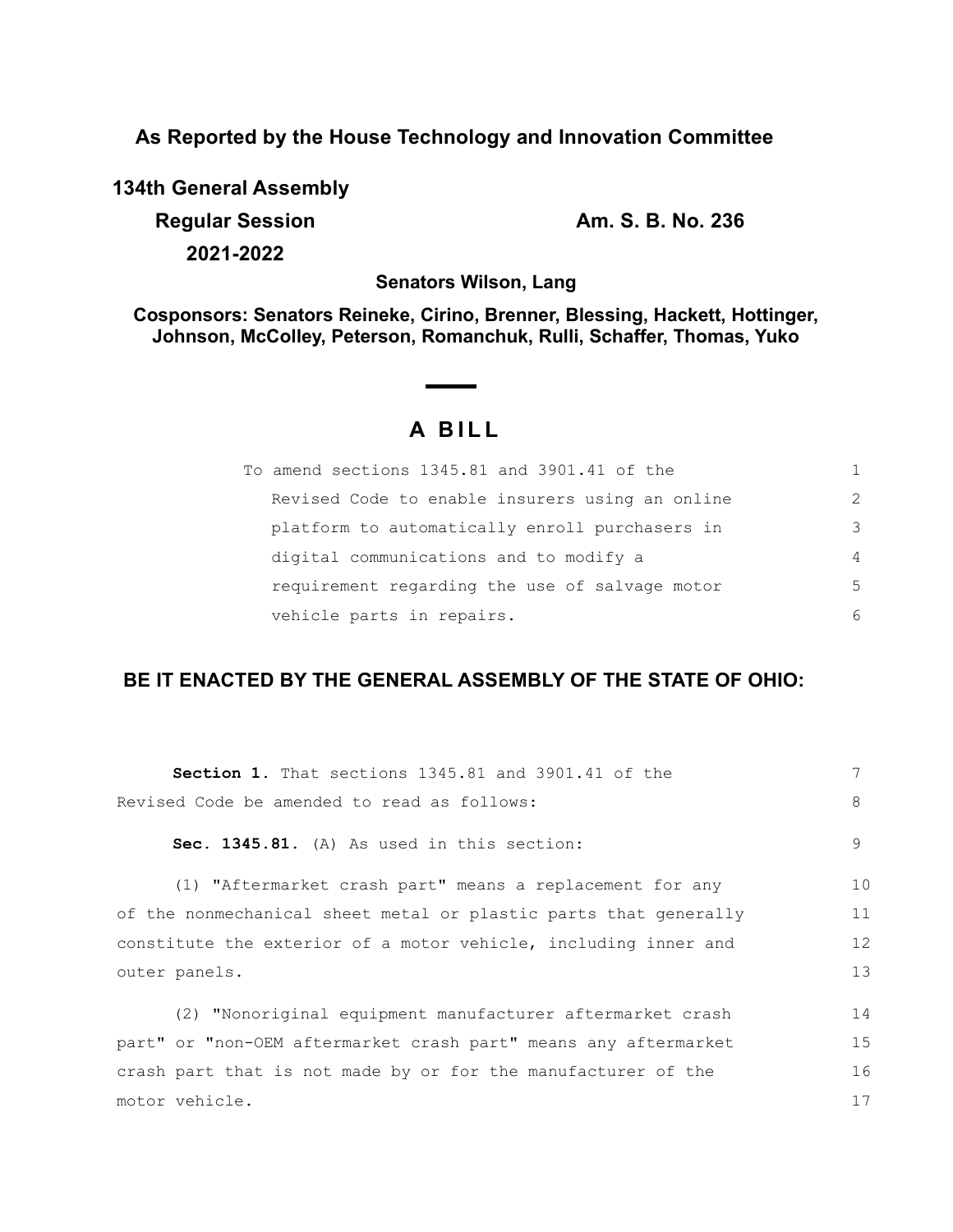### **Am. S. B. No. 236 Page 2 As Reported by the House Technology and Innovation Committee**

(3) "Repair facility" means any motor vehicle dealer, garage, body shop, or other commercial entity that undertakes the repair or replacement of those parts that generally constitute the exterior of a motor vehicle. 18 19 20 21

(4) "Installer" means any individual who actually performs the work of replacing or repairing parts of a motor vehicle.

(5) "Insurer" means any individual serving as an agent or authorized representative of an insurance company, involved with the coverage for repair of the motor vehicle in question. 24 25 26

(B) Any insurer who provides an estimate for the repair of a motor vehicle based in whole or in part upon the use of any non-OEM aftermarket crash part in the repair of the motor vehicle and any repair facility or installer who intends to use a non-OEM aftermarket crash part in the repair of a motor vehicle shall comply with the following provisions, as applicable: 27 28 29 30 31 32 33

(1) If the person requesting the repair chooses to receive a written estimate, the insurer, repair facility, or installer providing the estimate shall identify, clearly in the written estimate, each non-OEM aftermarket crash part and shall contain a written notice with the following language in ten-point or larger type: "This estimate has been prepared based upon the use of one or more aftermarket crash parts supplied by a source other than the manufacturer of your motor vehicle. Warranties applicable to these aftermarket crash parts are provided by the parts manufacturer or distributor rather than by your own motor vehicle manufacturer." Receipt and approval of the written estimate shall be acknowledged by the signature of the person requesting the repair at the bottom of the written estimate. 34 35 36 37 38 39 40 41 42 43 44 45 46

22 23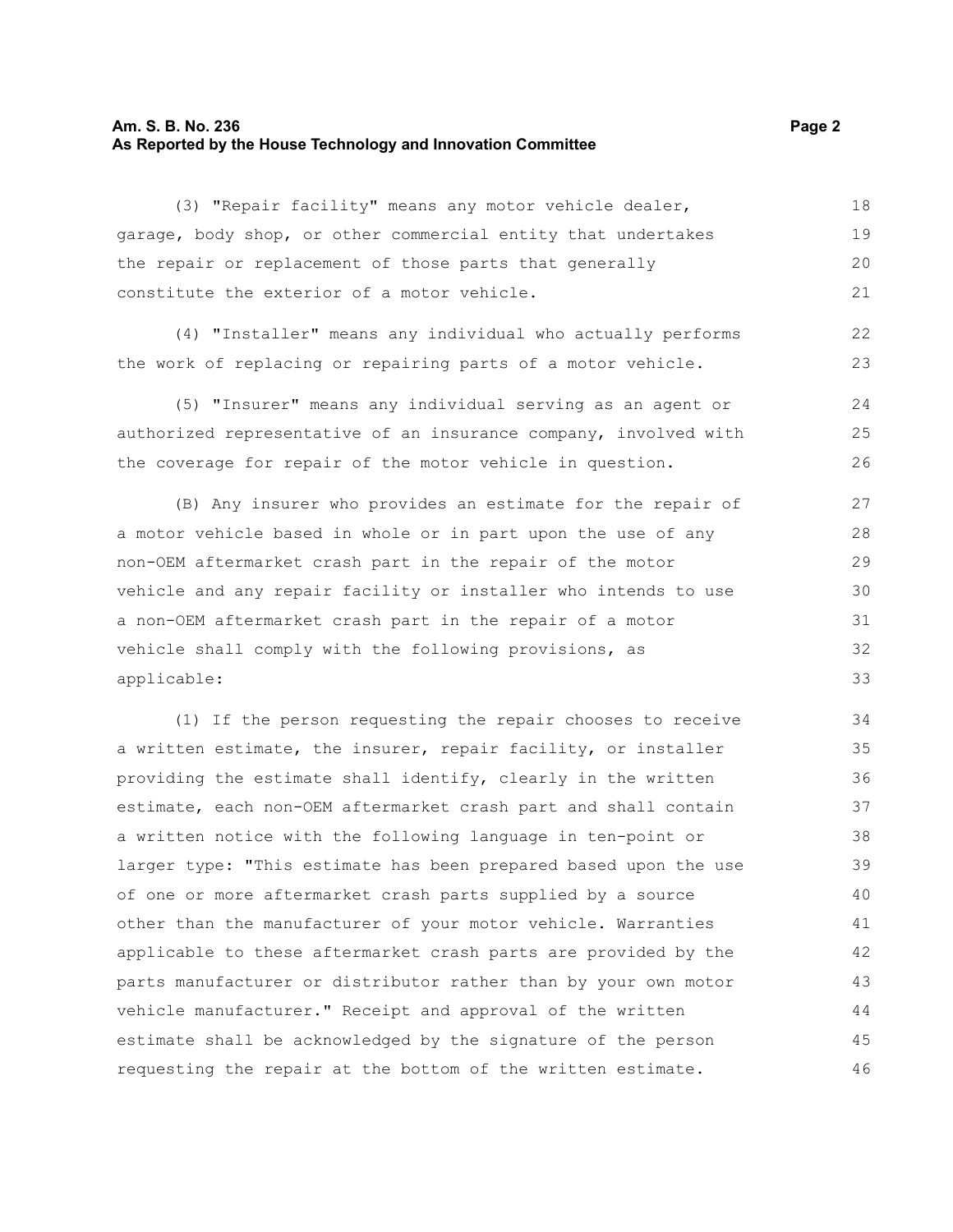## **Am. S. B. No. 236 Page 3 As Reported by the House Technology and Innovation Committee**

(2) If the person requesting the repair chooses to receive an oral estimate or no estimate at all, the insurer, repair facility, or installer providing the estimate or seeking the person's approval for repair work to commence shall furnish or read to the person a written notice as described in division (B) (1) of this section at the time that the oral estimate is given or when the person requesting the repair gives-his approval for the repair work to commence. If the person has chosen to receive an oral estimate or no estimate, the written notice described in division (B)(1) of this section shall be provided with the final invoice for the repair. 47 48 49 50 51 52 53 54 55 56 57

(C) Any non-OEM aftermarket crash part manufactured after the effective date of this act October 16, 1990, shall have permanently affixed thereto, or inscribed thereon, prior to the installation of the part, the business name or logo of the manufacturer.

Whenever practical, the location of the affixed or inscribed information upon the part shall ensure that the information shall be accessible after installation. 63 64 65

(D) An insurer, repair facility, or installer may use a salvage motor vehicle part in the repair of a motor vehicle, if the salvage motor vehicle part is of a like kind and quality to the part in need of repair and is removed sourced from a salvagemotor vehicle by a-salvage motor vehicle dealer licensed under Chapter 4738. of the Revised Code. 66 67 68 69 70 71

(E) Any violation of this section in connection with a consumer transaction as defined in section 1345.01 of the Revised Code is an unfair and deceptive act or practice as defined by section 1345.02 of the Revised Code. 72 73 74 75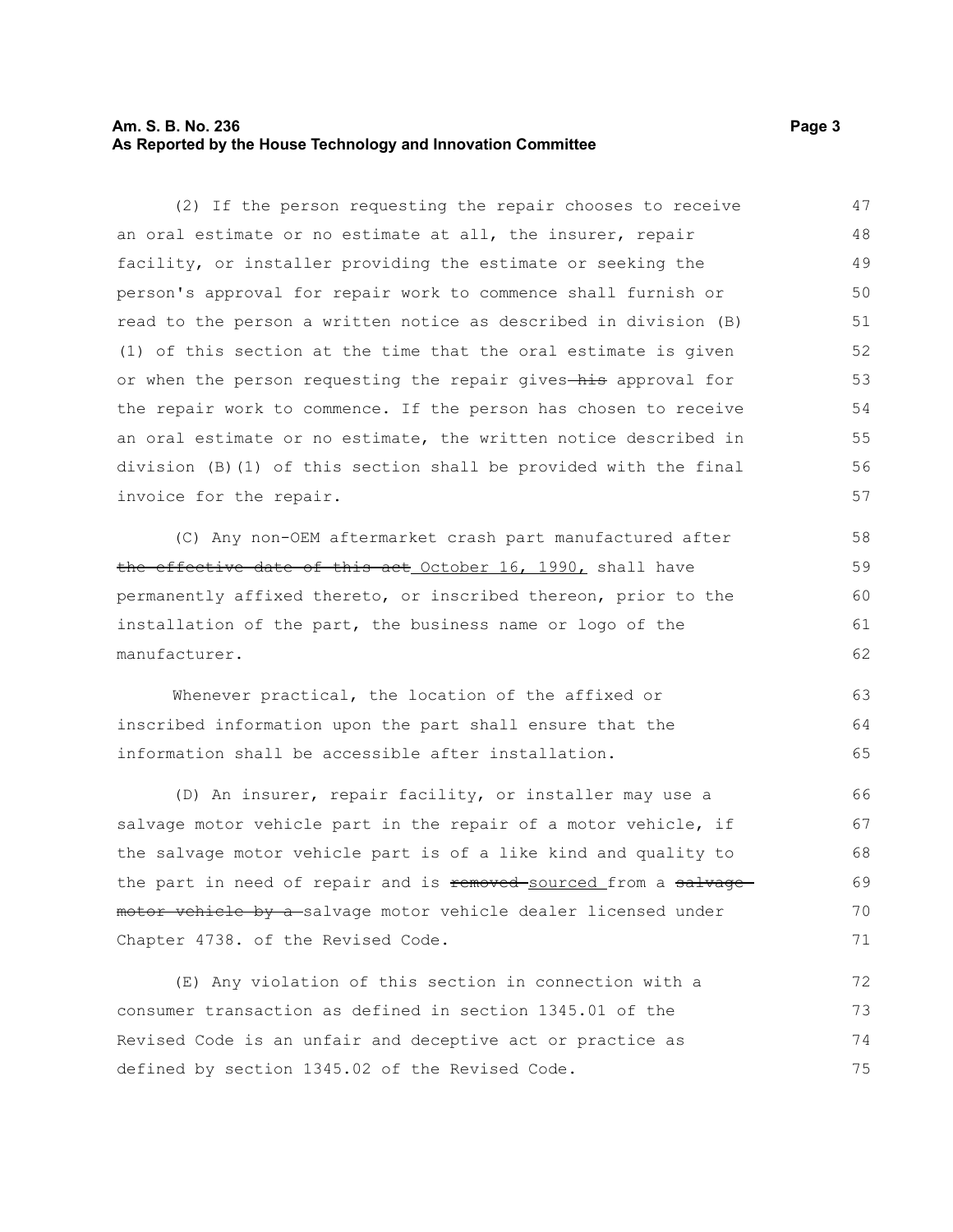| Am. S. B. No. 236<br>As Reported by the House Technology and Innovation Committee |     |
|-----------------------------------------------------------------------------------|-----|
| Sec. 3901.41. (A) As used in this section:                                        | 76  |
| (1) "Automated transaction" has the same meaning as in                            | 77  |
| section 1306.01 of the Revised Code, and includes electronic                      | 78  |
| transactions between two or more persons conducting business                      | 79  |
| pursuant to the laws of this state relating to insurance.                         | 80  |
| (2) "Contact point" means any electronic identification to                        | 81  |
| which messages can be sent, including, but not limited to, any                    | 82  |
| of the following:                                                                 | 83  |
| (a) An electronic mail address;                                                   | 84  |
| (b) An instant message identity;                                                  | 85  |
| (c) A wireless telephone number, or any other personal                            | 86  |
| electronic communication device;                                                  | 87  |
| (d) A facsimile number.                                                           | 88  |
| (3) "Insured" means a certificate holder, contract owner,                         | 89  |
| customer, policyholder, or subscriber as those terms are used in                  | 90  |
| the laws of this state relating to insurance.                                     | 91  |
| (4) "Insurer" has the same meaning as in section 3901.32                          | 92  |
| of the Revised Code.                                                              | 93  |
| (5) "Laws of this state relating to insurance" has the                            | 94  |
| same meaning as in section 3901.04 of the Revised Code.                           | 95  |
| (6) "Personally identifiable information" means any                               | 96  |
| individually identifiable information gathered in connection                      | 97  |
| with an insurance transaction, including a person's name,                         | 98  |
| address, social security number, and banking information.                         | 99  |
| (7) "Secure web site" means a web site that meets both of                         | 100 |
| the following criteria:                                                           | 101 |
| (a) The web site uses the hypertext transfer protocol                             | 102 |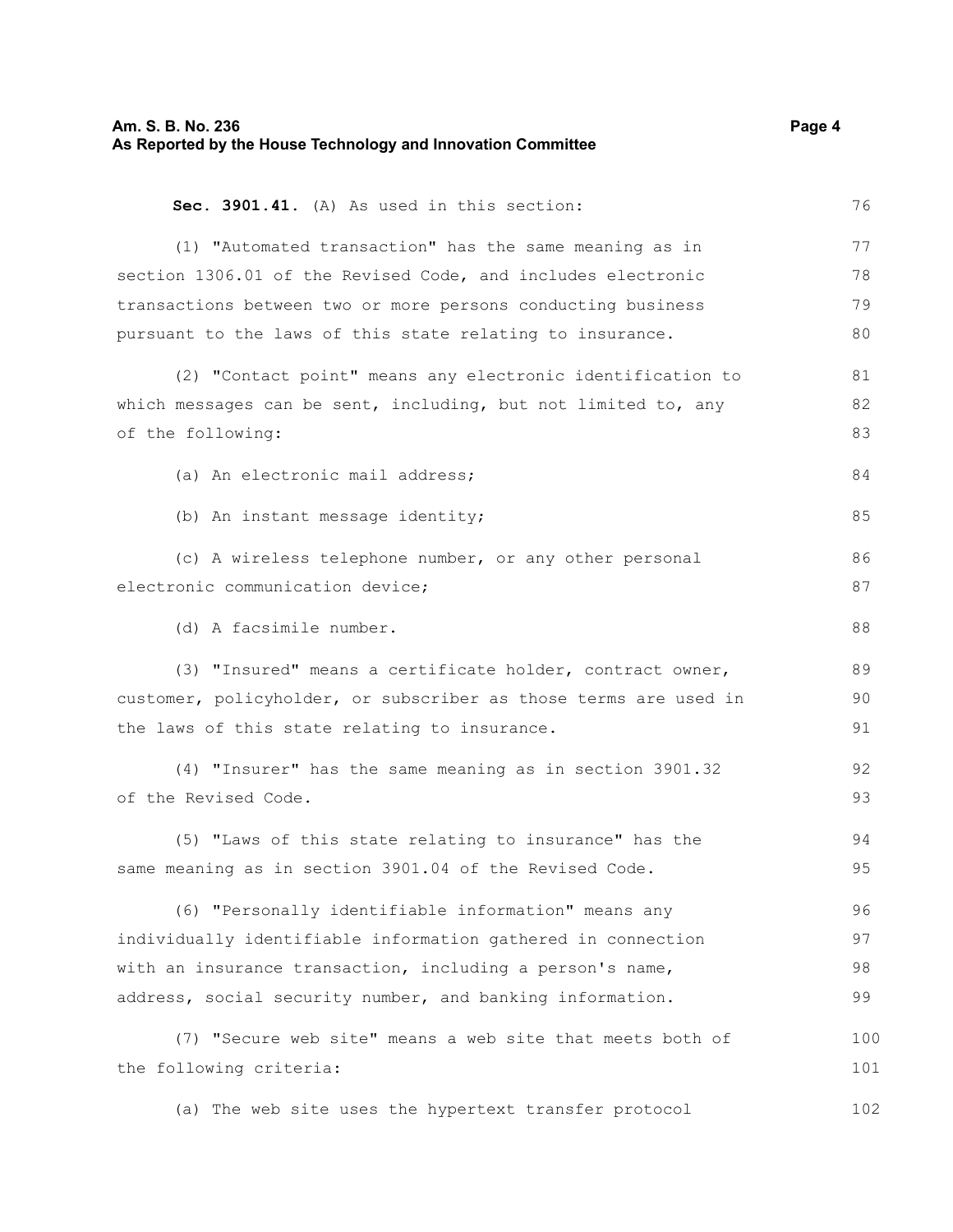(b) The web site requires a person to enter a unique user credential to access personally identifiable information for which the person has the legal right to access. 105 106 107

(B) Notwithstanding any laws of this state relating to insurance, sections 1306.01 to 1306.23 of the Revised Code, the "Uniform Electronics Transactions Act," apply to the business of insurance in this state. 108 109 110 111

(C)(1) If an insured agrees to conduct the business of insurance via an automated transaction, any information issued or delivered in writing may be issued or delivered electronically to a contact point provided by the insured, as long as both of the following apply: 112 113 114 115 116

(a) The transmission of information is in compliance with sections 1306.07 and 1306.14 of the Revised Code. 117 118

(b) The details of the automated transaction are fully disclosed to the insured in the application, policy, certificate, contract of insurance, or by another method that ensures notice to the insured. An insurer's form used only to notify an insured of and obtain consent for an automated transaction does not need to be approved or accepted by the superintendent of insurance. 119 120 121 122 123 124 125

(2)(a) Except for notices of cancellation, nonrenewal, or termination, an insurer may deliver information via a secure web site if the insurer sends an electronic notice to a contact point and the electronic notice includes a hyperlink to the secure web site. 126 127 128 129 130

(b) If an insurer uses a secure web site to deliver 131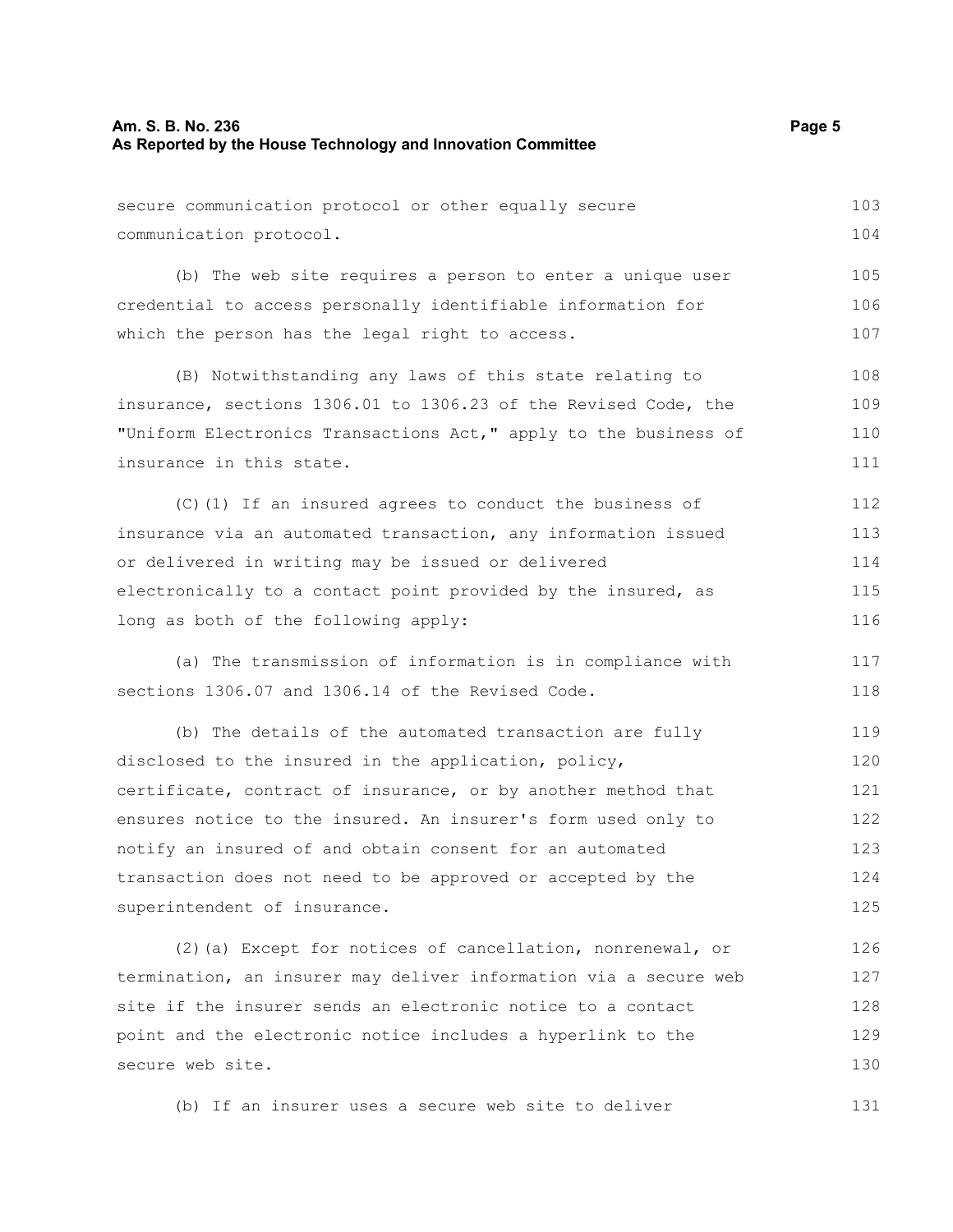## **Am. S. B. No. 236** Page 6 **As Reported by the House Technology and Innovation Committee**

| changes in terms or conditions in an insured's policy,         | 132 |
|----------------------------------------------------------------|-----|
| certificate, or contract of insurance, including any           |     |
| endorsements or amendments, the electronic notice to the       |     |
| insured's contact point shall include all of the following:    |     |
| (i) A list or summary of the changes;                          | 136 |
| (ii) A link to the complete document located on the            | 137 |
| insurer's secure web site;                                     |     |
| (iii) The following or substantially similar statement         | 139 |
| displayed in a prominent manner:                               | 140 |
| "There are changes in the terms or conditions of your          | 141 |
| policy, certificate, or contract of insurance."                | 142 |
| (3) At a minimum, the details of the automated transaction     | 143 |
| shall include all of the following:                            | 144 |
| (a) A clear and conspicuous statement informing the            | 145 |
| insured of any right or option of the insured to receive a     | 146 |
| record on paper;                                               | 147 |
| (b) The right of the insured to withdraw the insured's         | 148 |
| consent, and any consequences or fees if the insured withdraws | 149 |
| consent;                                                       | 150 |
| (c) A description of the procedures the insured must use       | 151 |
| to withdraw consent and to update the insured's contact point. | 152 |
| (4) Agreement to participate in a part of an automated         | 153 |
| transaction shall not be used to confirm the insured's consent | 154 |
| to transact the entire business of insurance pursuant to this  | 155 |
| section.                                                       |     |
| (5) A withdrawal of consent by an insured shall be             | 157 |

effective within a reasonable time period, not to exceed ten

158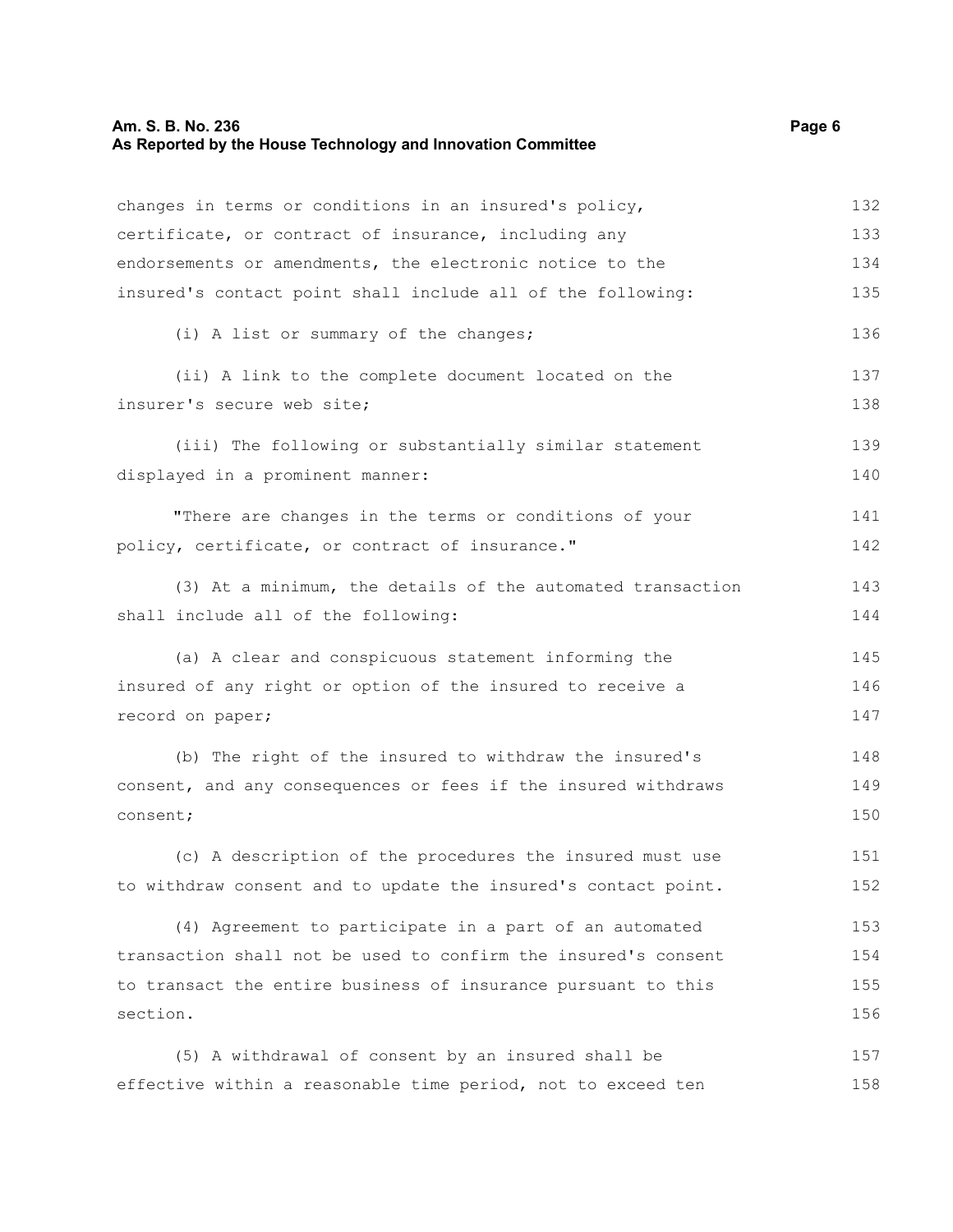## **Am. S. B. No. 236 Page 7 As Reported by the House Technology and Innovation Committee**

| business days after the receipt of the withdrawal by the         |     |
|------------------------------------------------------------------|-----|
| insurer.                                                         |     |
| (D) The insurer shall send all notices of cancellation,          | 161 |
| nonrenewal, termination, or changes in the terms or conditions   | 162 |
| of the policy, certificate, or contract of insurance to the last | 163 |
| known contact point supplied by the insured. If the insurer has  | 164 |
| knowledge that the insured's contact point is no longer valid,   | 165 |
| the insurer shall send the information via regular mail to the   | 166 |
| last known address furnished to the insurer by the insured.      | 167 |
| (E) Any insurer conducting the business of insurance via         | 168 |
| an automated transaction shall allow the insurer's insureds who  | 169 |
| agree to participate in an automated transaction the option to   |     |
| withdraw consent from participating in the automated             | 171 |
| transaction.                                                     | 172 |
| (F) Notwithstanding any laws or regulations of this state        | 173 |
| relating to insurance, any policy, certificate, or contract of   | 174 |
| insurance, including any endorsements or amendments, that do not | 175 |
| contain personally identifiable information may be posted to the | 176 |
| insurer's web site in lieu of any other method of delivery. If   | 177 |
| the insurer elects to post any policy, certificate, or contract  | 178 |
| of insurance to the insurer's web site, all of the following     | 179 |
| shall apply:                                                     |     |
| (1) The policy, certificate, or contract of insurance is         | 181 |
| readily accessible by the insured and, once the nolicy.          | 182 |

readily accessible by the insured and, once the policy, certificate, or contract of insurance is no longer used by the insurer in this state, it is stored in a readily accessible archive; 182 183 184 185

(2) The policy, certificate, or contract of insurance is posted in such a manner that the insured can easily identify the 186 187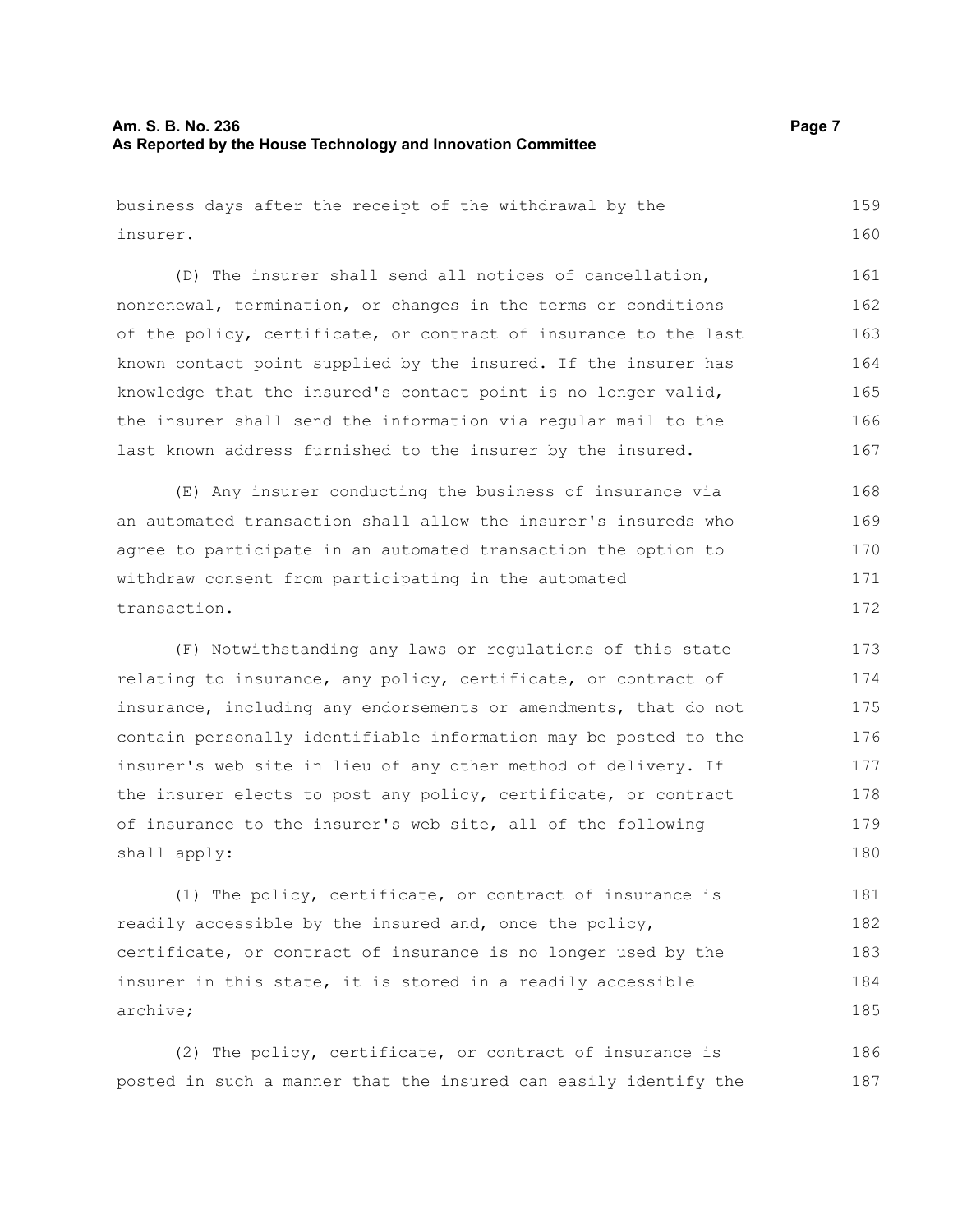#### **Am. S. B. No. 236 Page 8 As Reported by the House Technology and Innovation Committee**

insured's applicable policy, certificate, or contract and print or download the insured's documents without charge and without the use of any special program or application that is not readily available to the public without charge; 188 189 190 191

(3) The insurer provides written notice at the time of issuance of the initial policy, certificate, contract, or any renewal forms of a method by which the insured may obtain upon request a paper or electronic copy of their policy, certificate, or contract without charge; 192 193 194 195 196

(4) The insurer clearly identifies the applicable policy, endorsements, amendments, certificate, or contract of insurance purchased by the insured on any declaration page, certificate of insurance, summary of benefits, or other evidence of coverage issued to the insured; 197 198 199 200 201

(5) The insurer gives notice, in the manner it customarily communicates with an insured, of any changes to the policy, certificate, or contract of insurance, including any endorsements or amendments, and of the insured's right to obtain upon request a paper or electronic copy of the policy, endorsements, or amendments without charge. 202 203 204 205 206 207

(G) Notwithstanding any other section of Title XXXIX or Chapters 1739. or 1751. of the Revised Code or rules adopted thereunder to the contrary, an insurer may deliver any notices, documents, or information to an insured via an automated transaction pursuant to this section. 208 209 210 211 212

(H) This section does not supersede any time periods, filing requirements, or content of notices, documents, notices to insureds' agents required pursuant to sections 3937.25, 3937.26, and 3937.27 of the Revised Code, or information 213 214 215 216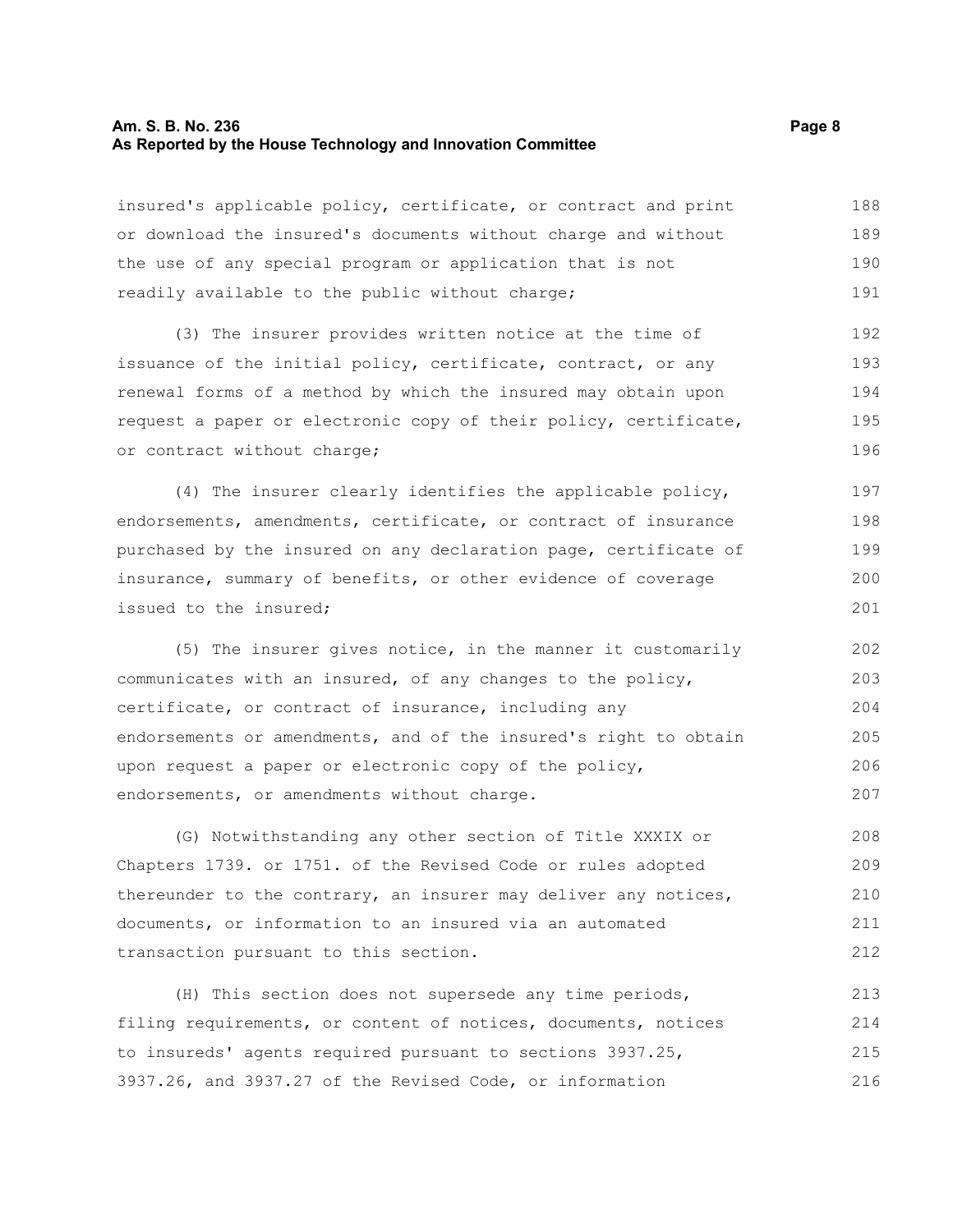#### **Am. S. B. No. 236** Page 9 **As Reported by the House Technology and Innovation Committee**

otherwise required by a law other than this section relating to insurance. This section does not apply to disclosures through electronic media of certificates, explanation of benefit statements, and other mandated materials under the "Employee Retirement Income Security Act of 1974," 88 Stat. 829, 29 U.S.C. 1001, as amended, and any regulation adopted thereunder. 217 218 219 220 221 222

(I) If the consent of an insured to receive certain notices, documents, or information in an electronic form is on file with an insurer before-the effective date of this section-September 4, 2014, if the consent was not accompanied by the details of the automated transaction described in division (C) (3) of this section, and if, pursuant to this section, an insurer intends to deliver additional notices, documents, or information to that insured in an electronic form, then, prior to delivering or at the time of delivering such additional notice, documents, or information electronically, the insurer shall notify the insured of the details of the automated transaction in compliance with division (C)(3) of this section. 223 224 225 226 227 228 229 230 231 232 233 234

(J) (1) The purchase of a policy of insurance through an online platform shall be considered an agreement to conduct the business of insurance via an automated transaction under this section, and the insured shall be considered to have affirmatively consented to have all notices and documents related to the policy delivered to the insured electronically. 235 236 237 238 239 240

(2) Notwithstanding division (J)(1) of this section, if an insured purchasing a policy of insurance via an online platform requests to receive all notices and documents in paper format, the insurer shall provide all notices and other documents related to the policy to the insured in paper format. 241 242 243 244 245

(3) Nothing in division (J) of this section requires an 246